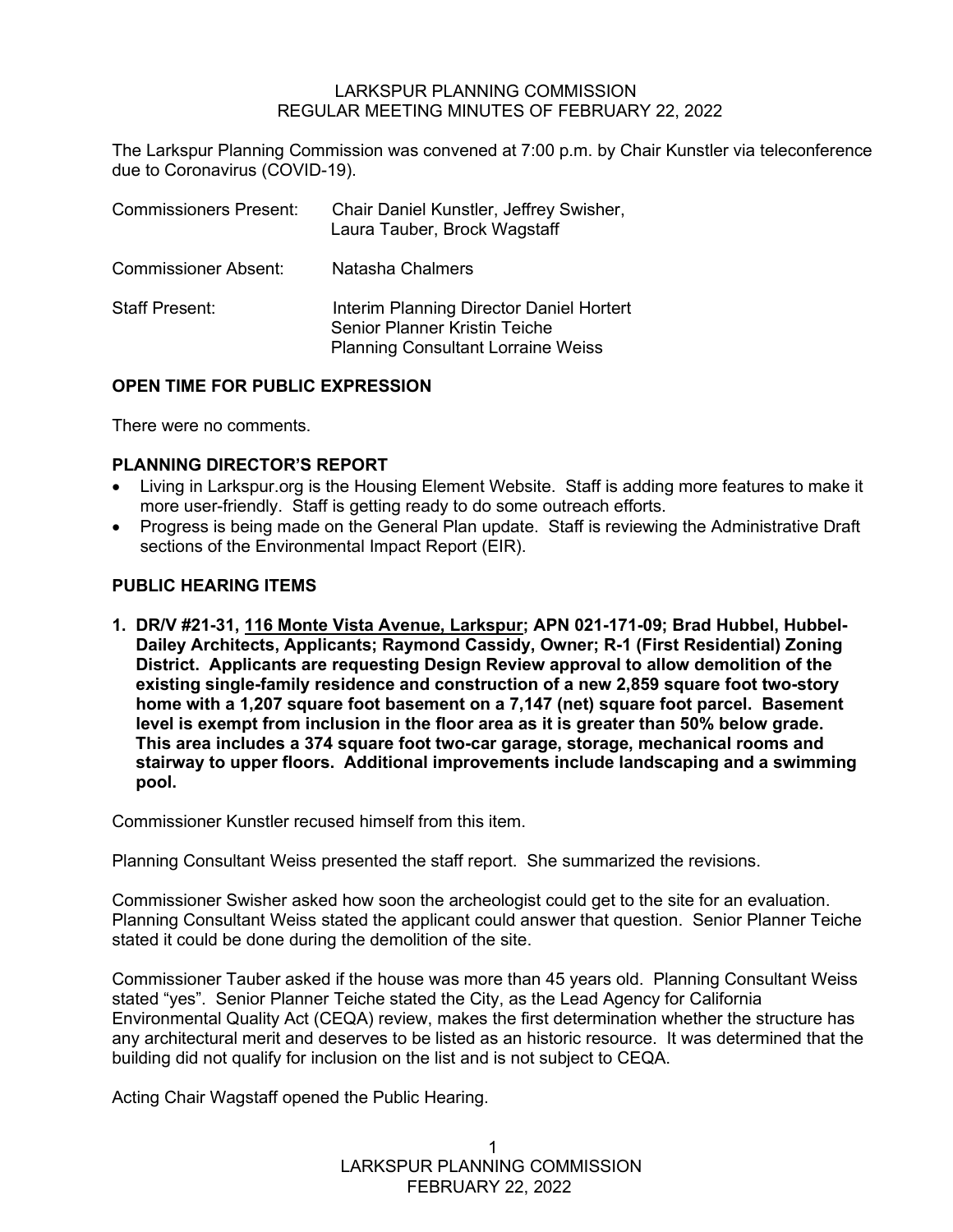Mr. Brad Hubbel, architect, made the following comments:

- The staff report was very thorough.
- The owner was recently notified by Pacific Gas and Electric that the Fan Palm tree should be removed because it endangers the power lines.
- They have been working with the neighbors about the windows, roof heights, garage size, etc.
- The building will fit well within the neighborhood.

Ms. Katherine Arrow, Baltimore Avenue, made the following comments:

- She loves Palm trees.
- Trees that do not quite "fit into the box" should not be discounted.
- Trees do not have to be native to qualify as a Heritage Tree.
- The archeological survey should be done before the house is demolished. It is a straight-forward process.
- The building seems a bit high for the area.

Senior Planner Teiche explained how building height is measured.

Acting Chair Wagstaff closed the Public Hearing.

Commissioner Tauber provided the following comments:

- The structure seems a lot taller than everything around it.
- Putting the garage underneath raises the house.
- The design is nice.
- They addressed the other issues.
- The midden issue will need to be addressed.

Commissioner Swisher provided the following comments:

- The height issue was discussed at length at the last meeting. It is under the legal limit.
- The have made accommodations by lowering the structure.
- There is a sense of "apparent height" since the grade is higher that what is perceived because the area is elevated.
- This is a nice design.
- He is glad the privacy concerns were addressed.
- The Palm tree is an eyesore and could be removed along with the Lemon tree.
- He could approve the project.

Acting Chair Wagstaff provided the following comments:

- He appreciated the two-car garage revision. Parking is difficult on that street.
- He wished they had dropped it another foot or so but he could accept it the way it is.
- This is a handsome house. They did a great job.
- They paid attention to the neighbor's concerns.
- He can support the project as submitted.

M/s, Swisher/Wagstaff, motioned and the Commission voted 2-1-2 (Tauber voted no, Kunstler recused, Chalmers absent) to approve DR/V #21-31, 116 Monte Vista Avenue, based on the findings and conditions set forth in the staff report, including the removal of the Heritage Tree, plus the additional condition that they obtain an archeological investigation prior to demolition.

Commissioner Tauber stated she did not support the removal of the tree.

Acting Chair Wagstaff stated there was a 10-day appeal period.

Commissioner Kunstler returned to the meeting.